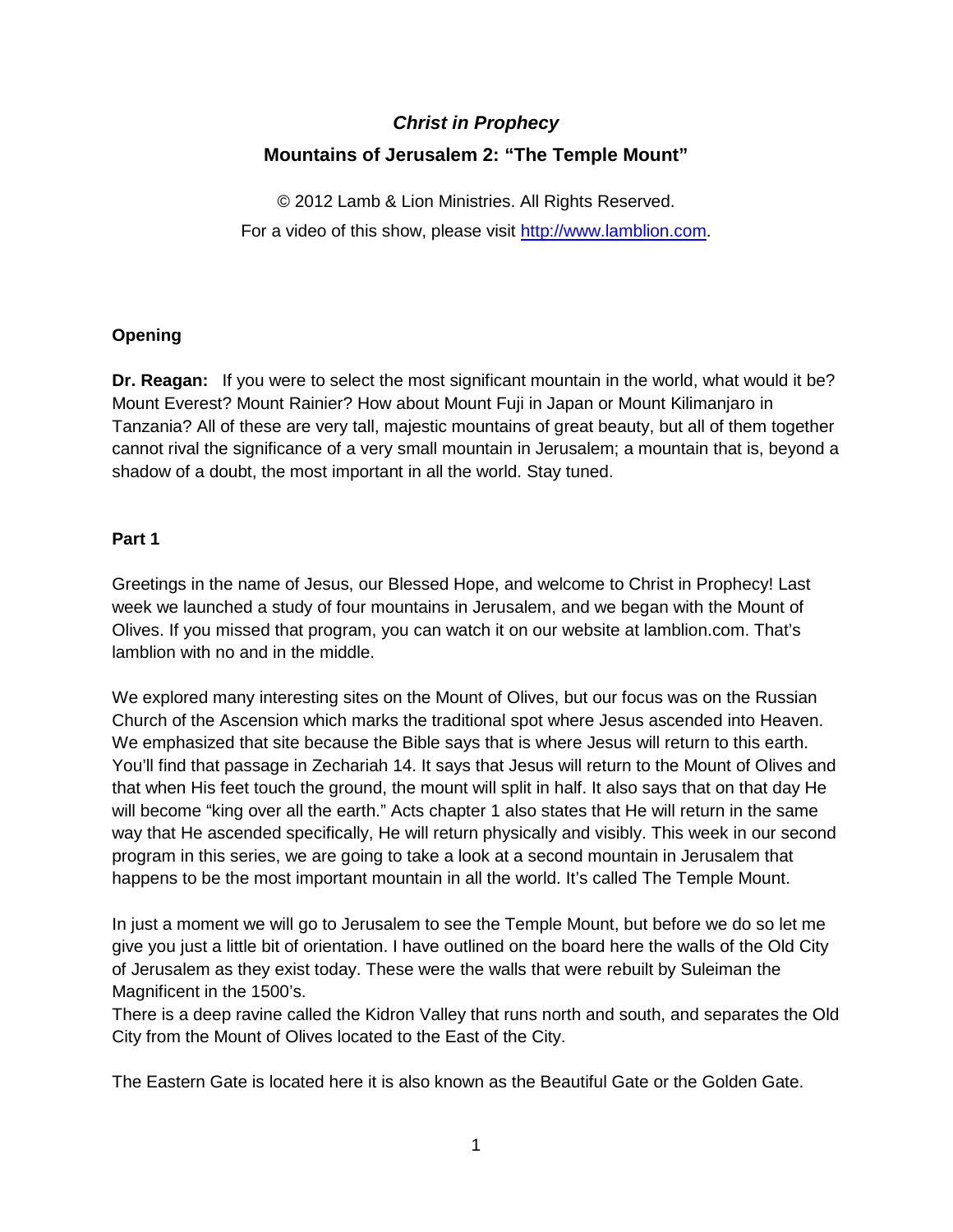This trapezoid is the Temple Mount where the ancient Jewish temples were located. It's about 35 acres in size.

This round thing here represents where the Dome of the Rock is today and many scholars believe that's where the Ancient Jewish Temple stood.

Over here on the western side of this trapezoid of the Temple Mount marked in red is where the Western Wall or the Wailing Wall is located. That's where Jews go to pray today.

The ancient City of Jerusalem was located to the south of here. The City of David was down south on a little finger of land that today is occupied by an Arab village.

There were deep ravines on both sides of the Ancient Jebusite City and so the only way it could grow was to the north toward the Temple Mount.

Let's go now to a spot here on the Mount of Olives where we can get a panoramic view of the Temple Mount.

## **Part 2**

Welcome to the land of Israel and the city of Jerusalem! I'm standing here near the pinnacle of the Mount of Olives because this is a great place to view the City of Jerusalem including the Old City and the Temple Mount. We're looking to the West here so what we are seeing is the East side of the Old City. And the deep ravine in front of us here is the Kidron Valley. In the background you can see high rise buildings that represent the New City of Jerusalem. The gate you see is the Eastern Gate which is sometimes called the Golden Gate or the Beautiful Gate. It was sealed in the 1500's when the walls of the city were rebuilt. That sealing fulfilled a prophecy in Ezekiel 44 that says that one day the gate will be sealed and that it will remain sealed until the Messiah comes.

The building with the golden dome is a Muslim shrine, not a mosque. It is called the Dome of the Rock because it is situated over an outcropping of bedrock. The Dome was completed in 691 AD. And it was built to assert the superiority of Islam over both Judaism and Christianity. It asserts it superiority over Judaism because it is built where most people believe the ancient Jewish temples were located. And it asserts its superiority over Christianity because it was built to be higher than the dome that is on the Church of the Holy Sepulcher, which is considered to be the most sacred church in all of Christendom.At the south end of the Temple Mount is a black domed building called the Al-Aqsa Mosque. It is a worship center for Muslims.

Now, the first thing you need to understand about the Temple Mount is that it is an artificial mount. There is a mount there but most of it is artificial. It was simply a hill at the time of David, and at the time the First Temple was built. What happened is that later on Herod greatly expanded the temple platform by building arches underneath and filling it with topsoil. Let me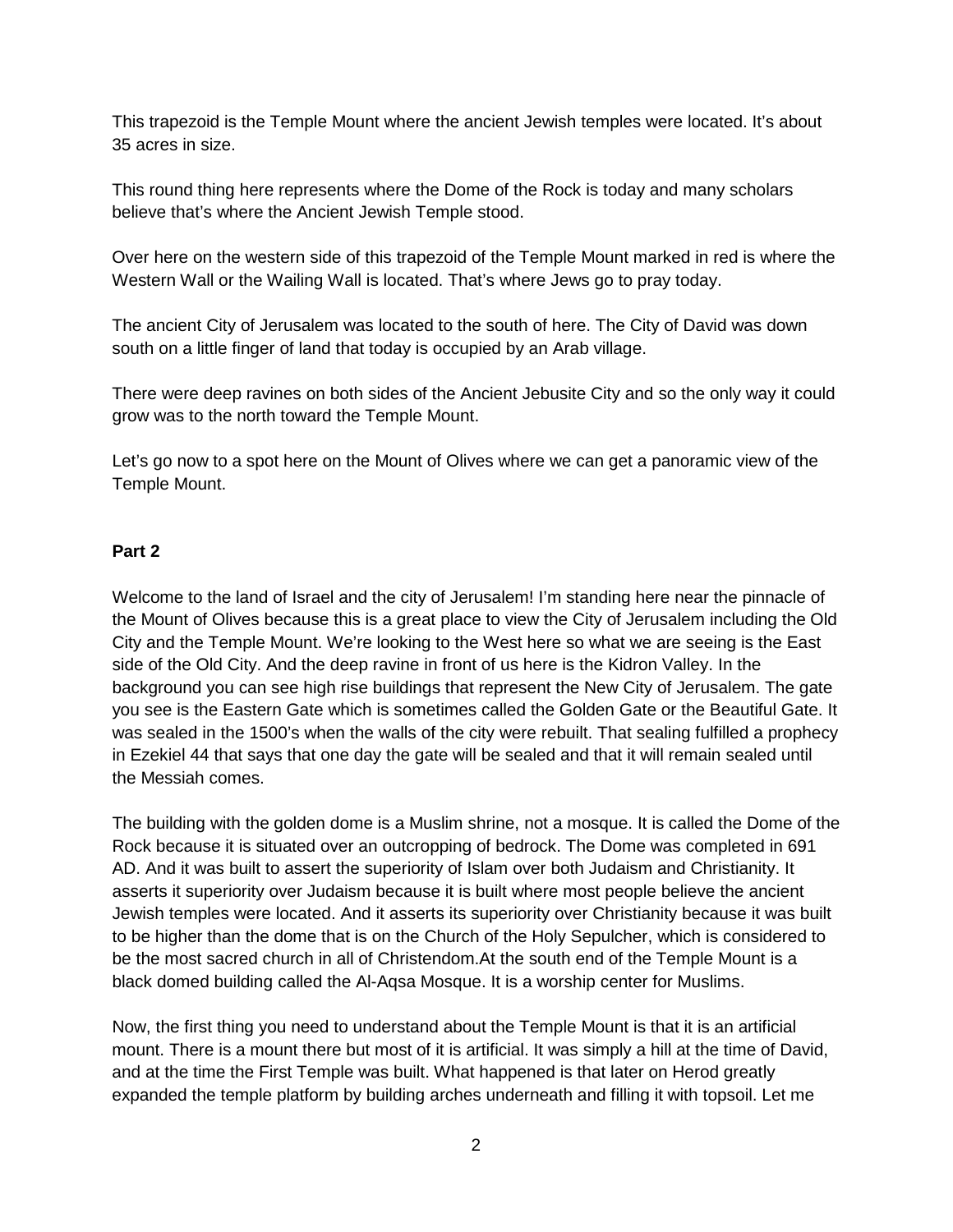illustrate to you what I am talking about: This rather rough diagram here will give you an idea of what I am talking about. Here was the mount going up like this, and down on the other side and the Temple built at the top. Now what Herod did is he built a series of arches that went like this, and also on the other side like this. Then he put topsoil on top of that to greatly expand the temple platform to make it more grandiose approach to the Temple itself. Most people are surprised to find out that the Temple Mount is the same as the ancient mount called Mount Moriah. Yes, it is the place where Abraham went to offer his son Isaac as a sacrifice! The next time we hear about it in the Bible it is referred to as the threshing floor of Araunah. So the top of it has been cleared off and has become a threshing floor. Probably in the time of Abraham it was a thickly wooded mountain, we don't know for sure. The prophet Gad instructed David to purchase that threshing floor to be used as a future foundation for the Temple. And David did purchase it and he built an altar to the Lord there. Later on his son Solomon built the first temple the Solomonic Temple which was placed there on that particular threshing floor which served as the foundation for the Temple. And the Temple stood there for 400 years until it was destroyed by the Babylonians in 587 BC.

The Temple was rebuilt after the Jews returned from Babylonian captivity, and it stood there on that Temple Mount for almost 600 years before it was destroyed again by the Romans in 70 AD. It was about 20 BC when Herod began to renovate the Temple and the Temple Mount. And it was at that time that he greatly enlarged the Temple platform. Well let's go now to the Temple Mount for a closer look.

#### **Part 3**

What you see behind me here is one of the corners of the retaining wall of the Temple Mount, it is the Southwest corner. And up at the top of that there was a priest who would blow a shofar to announce the beginning of the Sabbath and also the beginning of festival days. Down below you can see excavations that have been made by the Israelis since they reoccupied this city in the 1967 Six Day War. Let's go down there now for a closer look at those excavations.

This First Century street was excavated in the mid-1990's. Before that time it was underneath tons of debris as you can see there in the background. That debris was pushed off the top of the Temple Mount by the Romans in 70 AD when they destroyed the Temple. You might remember that Jesus prophesied during the last week of His life that the Temple would be completely destroyed and not one stone would be left on top of another. This particular stone is referred to as "the trumpeting stone" and it is called that because it was located at that Southwest corner of the Temple retaining wall where the fellow blew the shofar. On it inscribed in Hebrew are the words, "to the place of trumpeting," or the place of the shofar blowing. It is believed by scholars that this is an instruction from the stone masons to the construction workers as to where they are to place the stone. Incidentally, standing from here and looking up you can get an idea of how tall and massive these retaining walls were that were built by Herod the Great.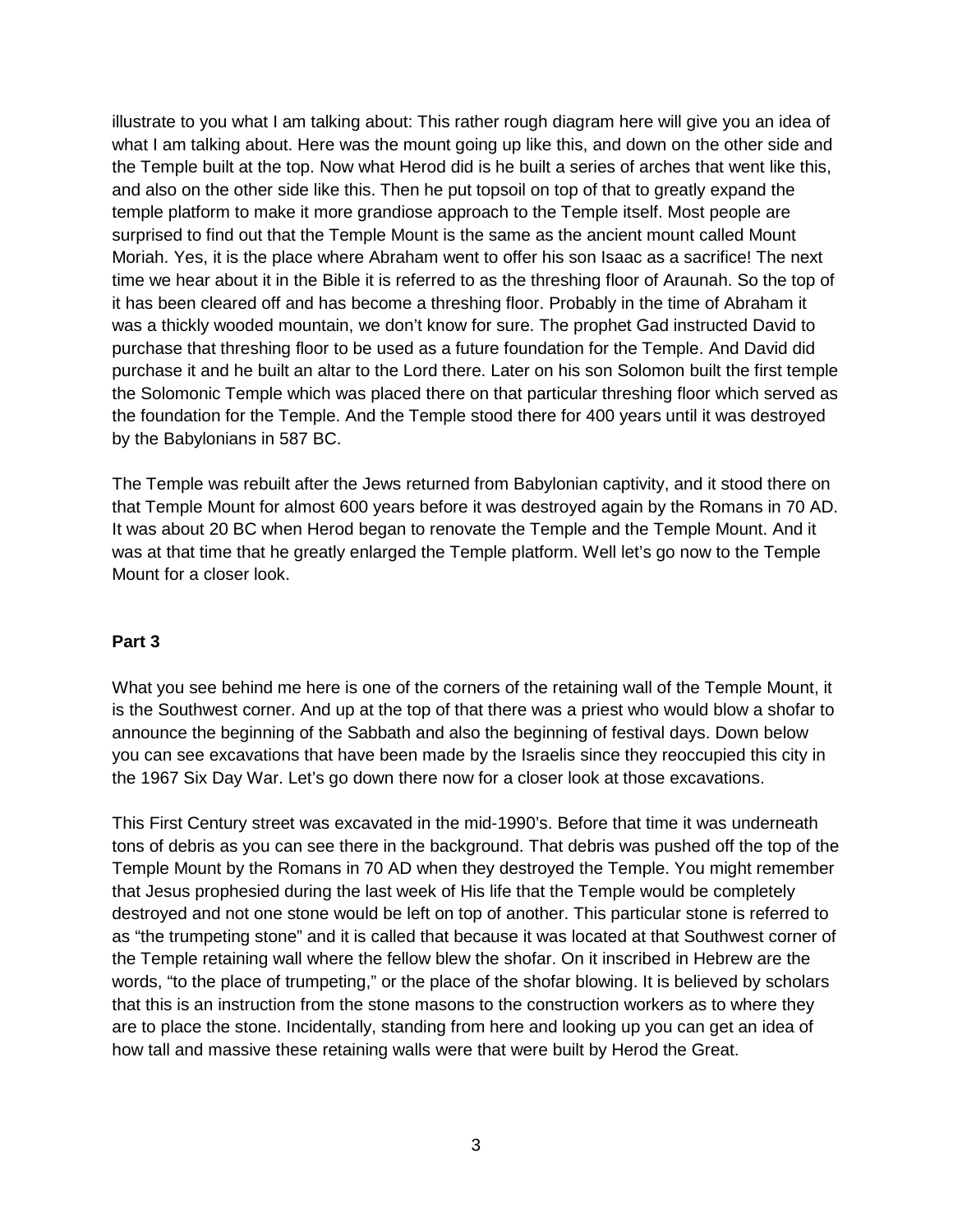These magnificent white steps are located at the southern end of the Temple Mount, and this is the way the public in the time of Jesus would enter the Temple come up these steps and at the top there were two sets of doors or gates. There was a double gate on the left, and a triple gate on the right. And if you look up here you can see the remains of one of the double gates, there is a wall built into it by the Crusaders in the  $12<sup>th</sup>$  Century.

Above me here you can see the faint outline that is left of the triple gate called the Holy gates. These particular gates were used for the entrance to the Temple; the double gates were used for the exit. Unless of course you were in mourning in which case you sent the opposite direction and people could express their sympathy to you because they knew that you were in mourning. Down at the base of these steps are a great number mikvas or ceremonial baths, they are very important in the history of the Church. Let's go down there and take a look.

What you see in these excavations are many mikvas or ceremonial baths that were discovered when this place was excavated in 1967. The discovery of these solves a problem that is raised in Acts chapter 2 where we are told that Peter at his first gospel sermon probably on the Temple Mount had 3,000 people respond and they were all baptized. You see folks it was always a mystery as to where those 3,000 people were baptized, after all water around here is very scarce. Some people even theorize that they might have all marched down to the Jordan River, which is long way from here. But now we know all in the world they had to do was come right down the Temple steps and there were mikvas all over this place where 3,000 could easily have been baptized. Well let's go now to the Western Wall.

#### **Part 4**

Behind me here is the Western Wall also known as the Wailing Wall because it is place where Jews have come to for centuries to lament the destruction of their Temple and to pray for the coming of the Messiah. Access to the wall is partitioned to separate the men from the women. People write prayers on pieces of paper and put them in cracks in the wall. The only reason this area of the retaining wall of the Temple Mount became sacred is because it was the only place where the Jews could get close to the Temple Mount. They were not allowed to go up on the Temple Mount itself. There were buildings built right up to the retaining wall at the north and south ends, and on the east side there is a Muslim cemetery. On this West wall, there were also buildings built almost up to the wall itself but there was a narrow alley that was left where the Jews could go and pray. You can see the alley in this photo taken in 1894. Jews would come to this alley to touch the wall and pray. After the Six Day War in 1967, when the Jews reoccupied this city the Israeli government came in and cleared out all of the buildings that were in this area in order to create this large plaza where many ceremonies are held today.

In order to go up to the Western Wall there are certain attire that you are supposed to wear. You are supposed to have your head covered, and it is okay to wear a cap like this, but out of respect I would rather wear a more traditional one. So I am going to put on this type, a yarmulke. And also it's not required to have a pray shawl but out of respect for the Western Wall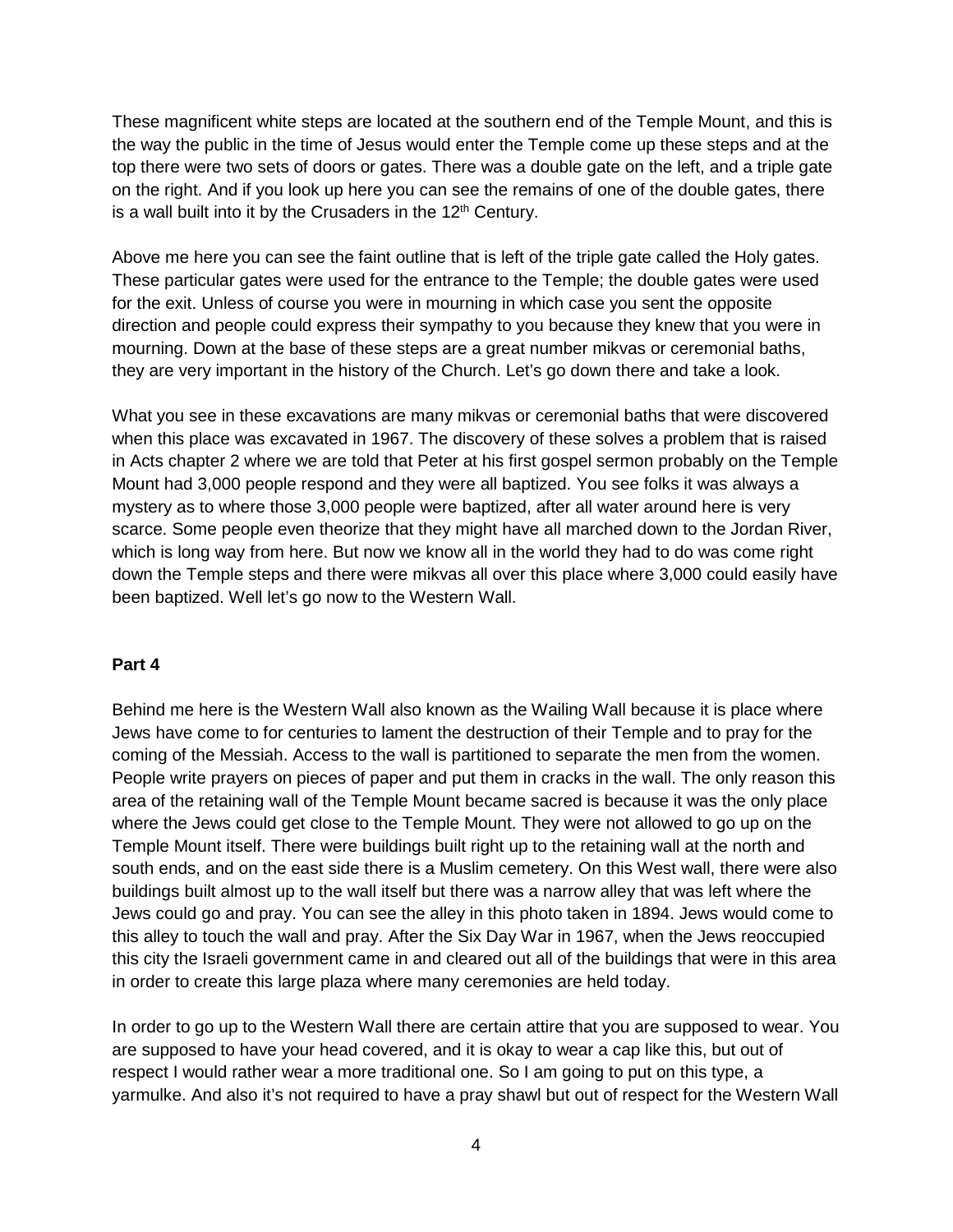I am going to put on this particular pray shawl before I go up there, one like this. Let's go to the wall now.

## **Part 5**

We are ready now to ascend the Temple Mount. But before we do so I want you to keep in mind that although the Israeli's have sovereignty over the Temple Mount, they allow the Muslims to administer it, and because they are intolerant of other religions, they will not allow Jews or Christians to read Scripture or to pray on the Temple Mount. Another thing you might keep in mind too is that they even require visitors to abide by Islamic cultural laws. So for example a husband and wife cannot walk around the Temple Mount holding hands. One final thing before we go up on the mount, the Muslims will not allow us to shoot video footage with audio. So what we are going to do is we are going to shoot video footage of the structures that are important and then we will explain them to you by voiceover.

This building is the Al-Aqsa Mosque it sits at the south end of the Temple Mount, right above the white steps we were standing on a few minutes ago. The Mosque is where Muslim worship services are held on Fridays. It was built in the  $7<sup>th</sup>$  Century but has been rebuilt many times since then. King Abdullah of Jordan was assassinated in this mosque in July of 1951. On the east side of the Temple Mount you can view the back side of the Eastern Gate. This is the gate that Jesus will enter when He returns to be coronated the King of king and Lord of lords. As you can see, it is sealed on this side as well as on the outside. Psalm 24 indicates that the gate will blow open and welcome the King of Glory.

The dominating structure on the Temple Mount is this building, the Dome of the Rock. It was erected between 689 and 691 AD. As you can see, it is a masterpiece of Islamic architecture. It sits over an outcropping of bed rock that many believe may have been the site of the Holy of Holies in the Jewish Temple that was destroyed in 70 AD. Others believe it was the altar of the temple since it has a built-in drainage system for blood. To the north of the Dome is a small cupola called "The Dome of the Spirit." It is located about 250 feet north of the Dome of the Rock almost the length of a football field. Some scholars believe this cupola marks the true location of the Holy of Holies of the Jewish Temple.

Let's take a closer look at the Dome of the Spirit. As you can see, it sits on top of an outcropping of bed rock that has been given a smooth finish. Many believe that this is where the Ark of the Covenant sat. Supporting the thesis that the Temple was located to the north of the Dome of the Rock is the fact that the Eastern Gate is located in front of the dome of the Spirit and not in front of the Dome of the Rock.

The reason the location of the Eastern Gate is so important is because the Dead Sea Scrolls reveal that when a red heifer was sacrificed to provide ashes for ceremonial cleansing of the Temple Mount, the sacrifice took place on the pinnacle of the Mount of Olives, and the High Priest would stand on the Temple steps and watch the sacrifice while looking directly over the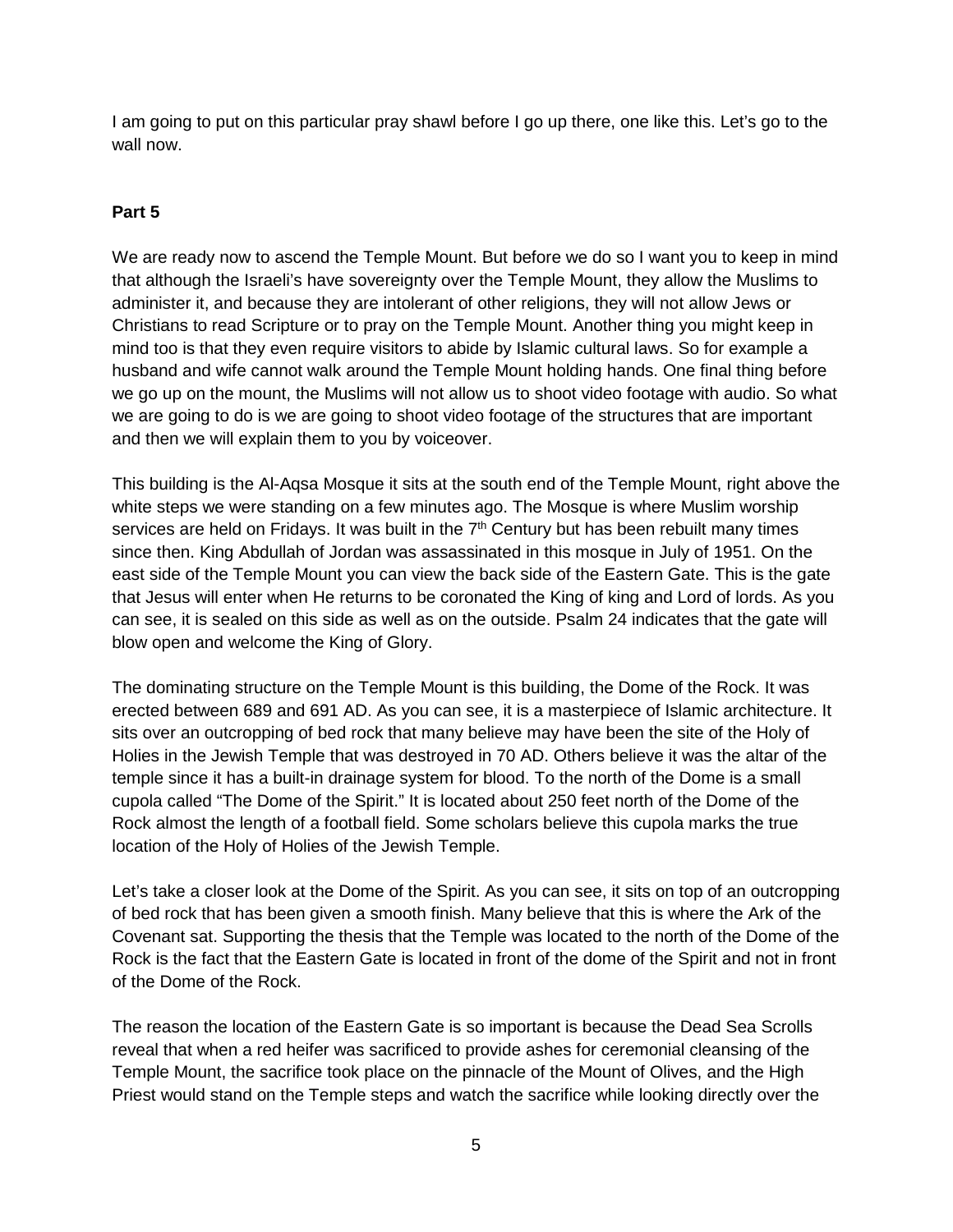Eastern Gate. Well, as you can see from this shot, the Dome of the Spirit is directly in front of the pinnacle of the Mount of Olives. And this angle will show you that the Dome of the Spirit is almost directly in front of the Eastern Gate.

Now, what we have shown you up on the Temple Mount raises a very serious question. If the Temple was located to the north of the Dome of the Rock, at that little Dome of the Spirit then what in the world is that outcropping of bedrock that's underneath the Dome of the Rock? Well, we are told in 1 Kings 8:64 that when Solomon dedicated the Temple, he wanted to sacrifice so many animals in fact he wanted to sacrifice 22,000 oxen and 120,000 sheep that he built a special altar it says on the Temple Mound for that sacrifice. And many people believe that the bedrock underneath the Dome of the Rock is that special altar that Solomon built, because it has drains in it for blood and is clearly an altar.

The reason no one knows for sure where the Temple was located on the Temple Mount is because the Temple Mount is under the administrative authority of the Muslims and they will not allow any archaeological digs on the Temple Mount, because today they deny that the Jewish Temple was ever located there and they are afraid archeological digs might verify that truly it was located there. That has not always been the position of the Muslim authorities in the past they were ready to agree that the Temple was located on the Temple Mount and I can prove that to you beyond a shadow of a doubt. You see this publication here this publication was put out by the Muslim authorities in 1924. And at the very beginning it says, "The Temple Mount identity with the site of Solomon's Temple is beyond dispute." But to admit that today is not politically correct. Let's go now to the Eastern Gate of the Temple Mount.

#### **Part 6**

The debate about the location of the Temple relates to this particular gate which is called the Eastern Gate, or the Beautiful Gate, or the Golden Gate. Here's the reason it relates to it. When the Dead Sea Scrolls revealed that the High Priest stood on the steps of the Temple and look directly over the Eastern Gate to the pinnacle of the Mount of Olives while they were sacrificing the red heifer. Those who believe that the Temple was located at the Dome of the Rock responded by saying, "Well what happened is the Eastern gate was moved north about 250 yards when the walls were rebuilt by Suleiman the Magnificence in the 1500's." But in 1969 an American student named Jim Fleming, who later became a renowned teacher of biblical archaeology, accidently discovered that the ancient Eastern Gate is located directly beneath this one.

Here's what happened Jim was a student here is Jerusalem in 1969 and he decided to come over here on morning and photograph this Eastern gate. But it had been raining for like 3 days and the ground was very soft, and these limestone coverings on the tombs had absorbed a lot of water and so when Jim got ready to photograph he climbed up on one of those tombs and the limestone gave way and he fell 8 feet into a mass grave. Now I don't know about you, that been me I would have climbed on air to get out. But he realized he had a great opportunity and so he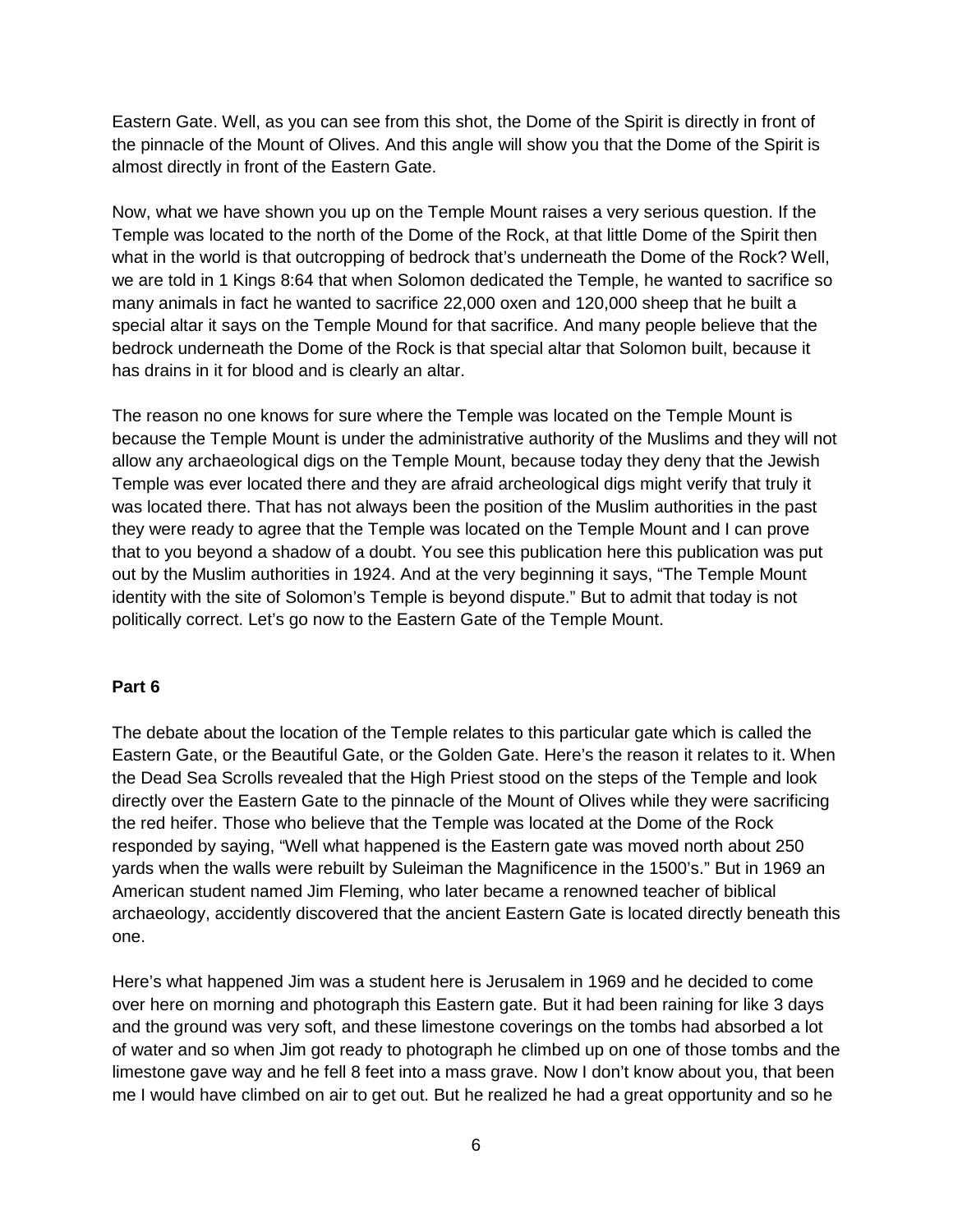whipped out his camera which had a flash on it, and he started photographing in a circle, just like that. Later on when the film was developed the picture he took looking directly at the wall showed the tops of the arches of the ancient Eastern Gate sticking up above the skulls and bones in this mass grave. So we now know for certain that the Eastern Gate was located directly underneath this one. Now that we know that the Ancient Eastern Gate was located directly beneath this gate, the argument that the Temple might have been located some 250 feet north of the Dome of the Rock is a much a stronger argument, of course it is not proved but it makes the argument much stronger. If so that means the Jewish Temple could be rebuilt without touching the Dome of the Rock. And the Dome of the Rock would be in the Court of the Gentiles. It is going to be interesting to see how that all plays out.

Before we leave this very special spot I want to tell you a very personal story. I am going to find a shady place to sit and I will relate it to you.

#### **Part 7**

In 1967 when the Six Day War broke out I was a professor of International Law and Politics, and because I was following international politics I followed that Six Day War very carefully. I will never forget that when the war was over I read a very interesting news article one day that said when the Israeli's decided that they were going to take this Old City which was under the occupation of the Jordanian forces, the logical way to do it was to hit it from the west over at the Joffa Gate, certainly not here because all this territory was under Jordanian control. But the Israeli's always relying on surprise decided no we are going to hit from this side, we'll come around under the cover of darkness and hit from this side. And it said that while they were discussing that they discussed the possibility of blowing open this gate with satchel charges and catching the Jordanians by surprise. Then it said that when that suggestion was made an Orthodox Rabbi was there who said, "No, you will do that over my dead body because that gate is supposed to be closed until the Messiah returns."

Well I had no idea what that was all about folks. I had grown up in a church that did not teach Bible prophecy. I knew nothing about Bible prophecy. So I got out a concordance and I looked up the word gate and I started looking at verses and guess what? I discovered Ezekiel 44 which has a prophecy that says, "This gate is going to be closed, and it will not reopen until the Messiah comes."

Then I got out the Encyclopedia Britannica and I started reading about the Eastern Gate and it said that no one knows for sure why this wall was closed. But the best story is that when these walls were being rebuilt in the 1500's by Suleiman the Magnificence that a rumor swept Jerusalem that the Messiah was coming. And they called the Rabbis in and said, "What does this mean?" "When the Messiah comes He is going to come from the east, He is going to go through the Eastern Gate and He is going to run all of you aliens out and He is going to become the Messiah the ruler over the earth." They dismissed the Rabbis and the order was given, "Seal up the Eastern Gate. Put a Muslim cemetery in front of it, that will take care of the Messiah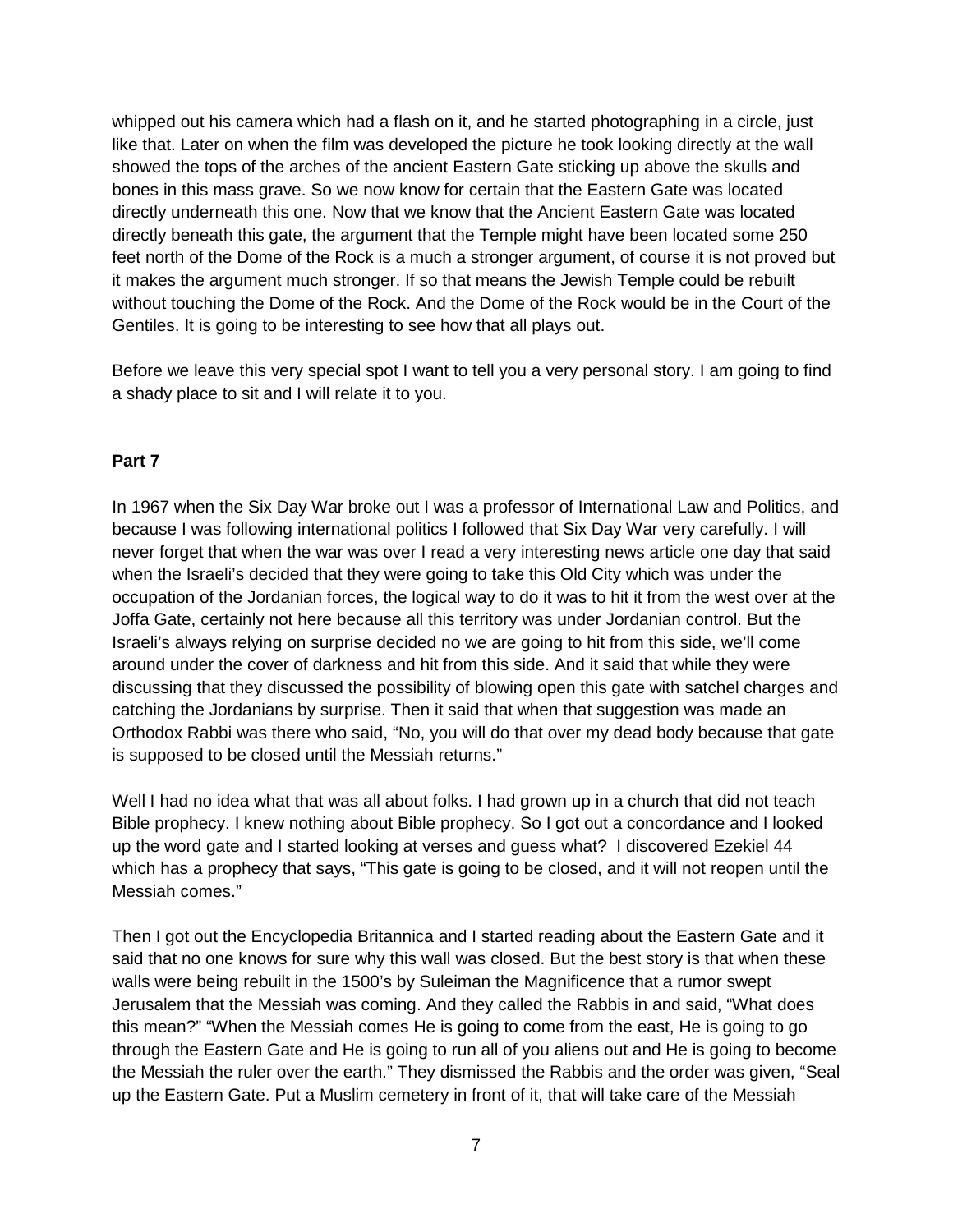because He won't walk in a Muslim cemetery and He can't go through a gate that is closed." Well folks that is a special story for me because that is what got me interested in Bible prophecy. I was hooked from that point on. I could not believe that I was seeing a prophecy fulfilled before my very eyes in the  $20<sup>th</sup>$  century at that time. And so I started studying Bible prophecy intently. That is why I call this gate the gate to prophecy as far it concerns me personally.

#### **Part 8**

As we bring this study of the Temple Mount to a close. I'd like to summarize for you what the Bible has to say about the Jewish Temples both past and future. It says for example that there were two temples in the past. The first was the Temple of Solomon and the second was the temple built after the Babylonian captivity which was renovated by King Herod and became known as Herod's Temple. Those are commonly referred to as the First and Second Temples. The Third Temple will be built either before or during the Tribulation. And that of course is going to be the Tribulation Temple that the Antichrist will enter and will defile by proclaiming himself to be God.

Incidentally, that Third Temple could be erected overnight, because all they would have to do is go up on the Temple Mount and put up a tent type temple like the Tabernacle of Moses and start offering sacrifices immediately. And then begin building a permanent temple around that and over it. The Third Temple, or the Tribulation Temple, will be destroyed when Jesus Christ returns, because when He returns there is going to be the greatest earthquake in history. It says every mountain will be lowered; every valley will be raised up. It says every island will be moved and it indicates that Jerusalem will be lifted up and become the highest point on the earth. Also it indicates that the earthquake will be so great that the topography of this area will be totally changed. So totally changed that a new platform for the Temple will be provided much, much larger than this one, 2 or 3 times larger and that will be the platform of the great and glorious Millennial Temple from which Jesus Christ will reign over all the earth. What a day that will be.

You know there are many descriptions of it in the Scriptures; one of the most glorious is to be found in Isaiah 2. But one of my favorites which is an echo of Isaiah 2 is found in the book of Micah in chapter 4; listen to what Micah says about that day when the Lord will reign from here on Mount Zion in Jerusalem. He says, "It shall come to pass in the latter days, (that is these times), That the mountain of the LORD's house, Shall be established on the top of the mountains, And shall be exalted above the hills; And people will flow to it."

You know, in Bible prophecy when the word, mountain is used, it is always used as a symbol for a kingdom, unless the mountain is specifically named. So, what it's saying here is that the kingdom of the Lord's house will be established on top of all of the kingdoms and be exalted above all of the nations. Verse 2, "Many nations shall come and say, "Come, and let us go up to the mountain to the kingdom of the LORD, To the house of the God of Jacob (the Millennial Temple); He will teach us His ways, we shall walk in His paths." For out of Zion the law shall go